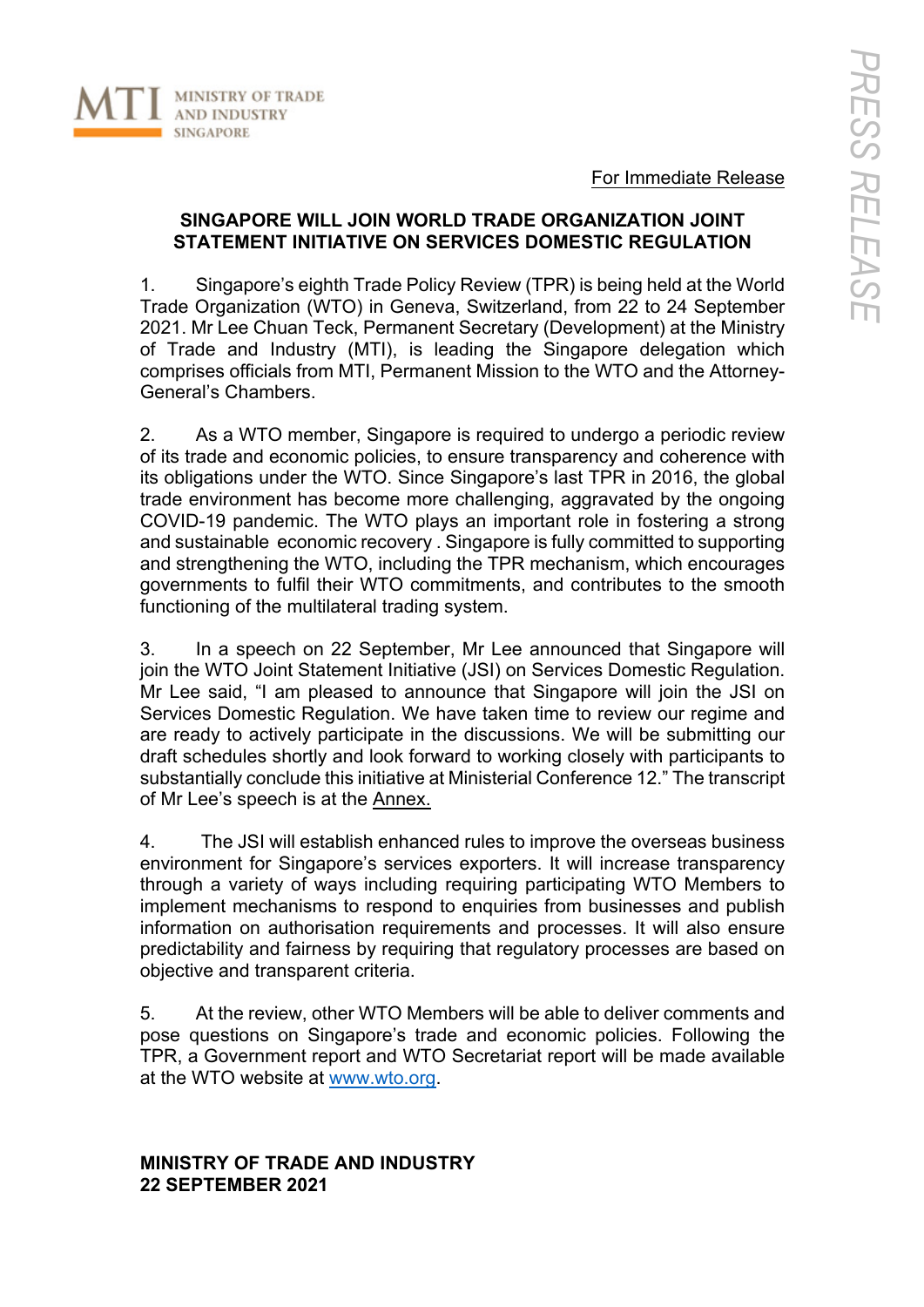

**\* \* \* \* \***

#### **Annex**

**A: Photo of Mr Lee Chuan Teck, Permanent Secretary (Development), MTI, at Singapore's 8th Trade Policy Review** 

**B: Opening Statement by Mr Lee Chuan Teck, Permanent Secretary (Development), MTI, at Singapore's 8th Trade Policy Review on 22 September 2021**

For media queries, please contact:

Judith Chew Senior Assistant Director, Communications and Engagement Division Ministry of Trade and Industry Tel: +65 6332 7523 Email: Judith\_CHEW@mti.gov.sg

Eoin Ee Senior Assistant Director, Communications and Engagement Division Ministry of Trade and Industry Tel: +65 6332 7315 Email: Eoin\_EE@mti.gov.sg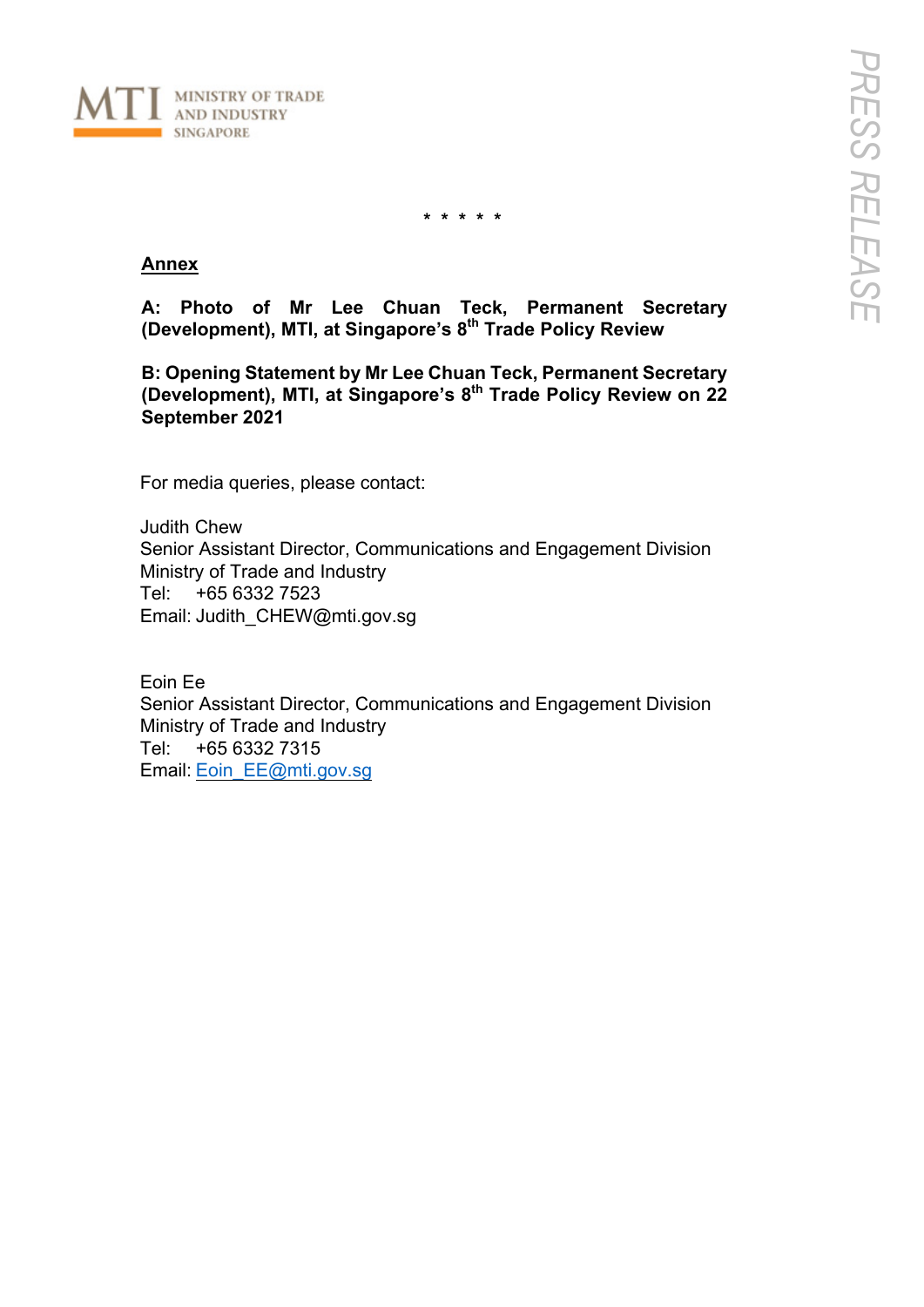MINISTRY OF TRADE **AND INDUSTRY SINGAPORE** 

> **Annex A: Photo of Mr Lee Chuan Teck, Permanent Secretary (Development), MTI, at Singapore's 8th Trade Policy Review**



Mr Lee Chuan Teck, Permanent Secretary (Development), Ministry of Trade and Industry, at Singapore's  $8<sup>th</sup>$  Trade Policy Review at the World Trade Organization in Geneva, Switzerland on 22 September 2021.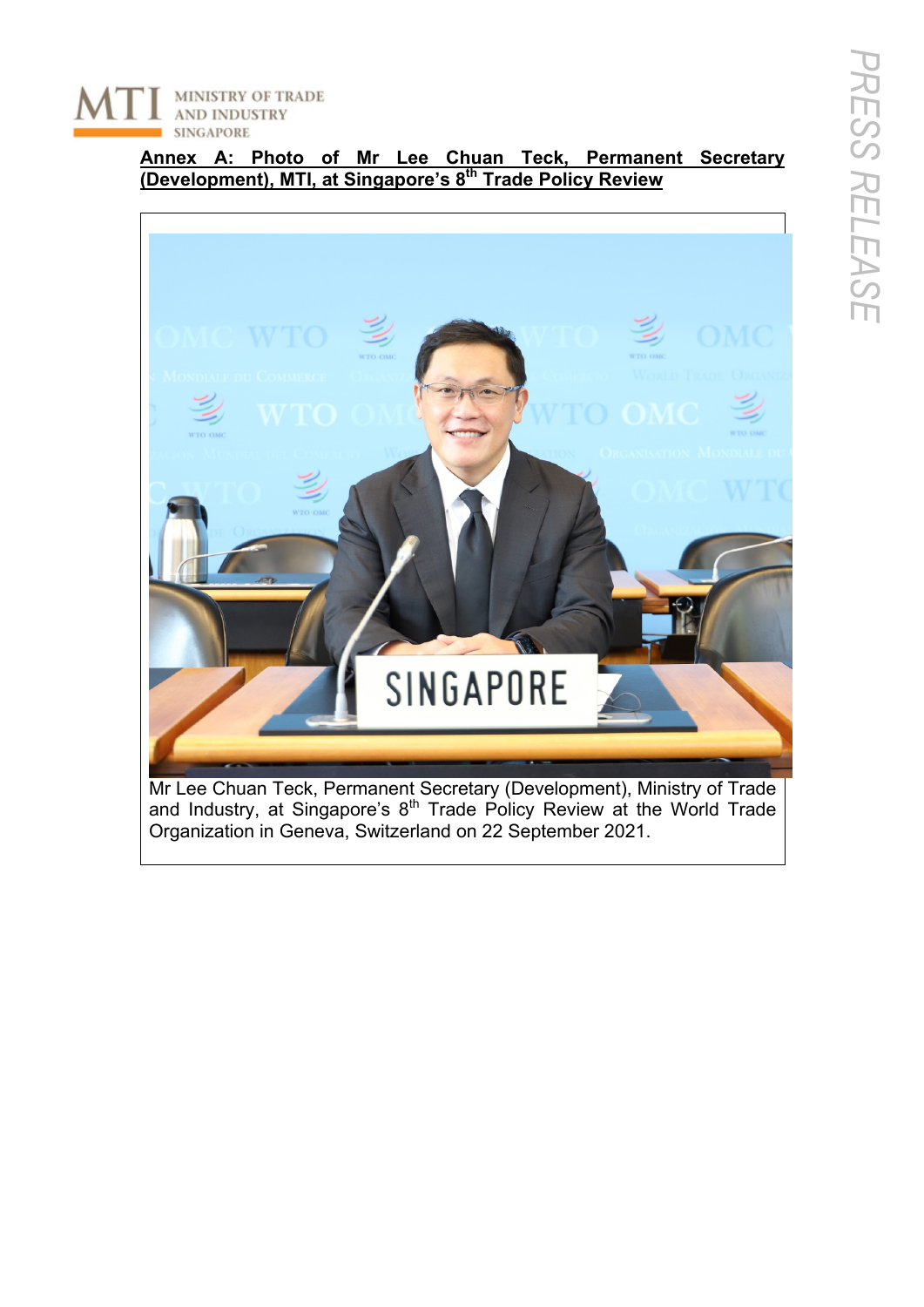

## **Annex B: Opening Statement by Mr Lee Chuan Teck, Permanent Secretary (Development), MTI, at Singapore's 8th Trade Policy Review on 22 September 2021**

1. Thank you, Ambassador Molokomme.

2. Madam Chair, Ambassadors and Distinguished Representatives, I am pleased to be here in Geneva to participate in Singapore's  $8<sup>th</sup>$  Trade Policv Review. Allow me to first express my appreciation to Ambassador Sorli, Permanent Representative of Norway, for being the Discussant for Singapore's TPR, and to the Secretariat for the hard work in preparing the report and organising the proceedings.

3. Singapore attaches great importance to the trade policy review process, which we regard as a critical function of the WTO. The TPR process enhances accountability and encourages Members to learn from each other. This year, we have received an unprecedented number of questions from Members – 500 questions. We are honoured by the keen interest that Members have shown in our policies and practices even amidst the hectic preparations for the  $12<sup>th</sup>$ Ministerial Conference.

### **Transition to a COVID-Resilient State**

4. Allow me to first share with you a brief update on the state of the Singapore economy. Madam Chair has already touched on this previously. The COVID-19 pandemic is the crisis of a generation that has inflicted devastating human and economic costs globally. It has upended our economies and the lives of people everywhere. Like all Members, Singapore has been severely impacted by the COVID-19 pandemic, especially given our openness and heavy reliance on trade. We experienced our worst full-year recession in 2020. The Singapore economy contracted by 5.4 per cent as we grappled with both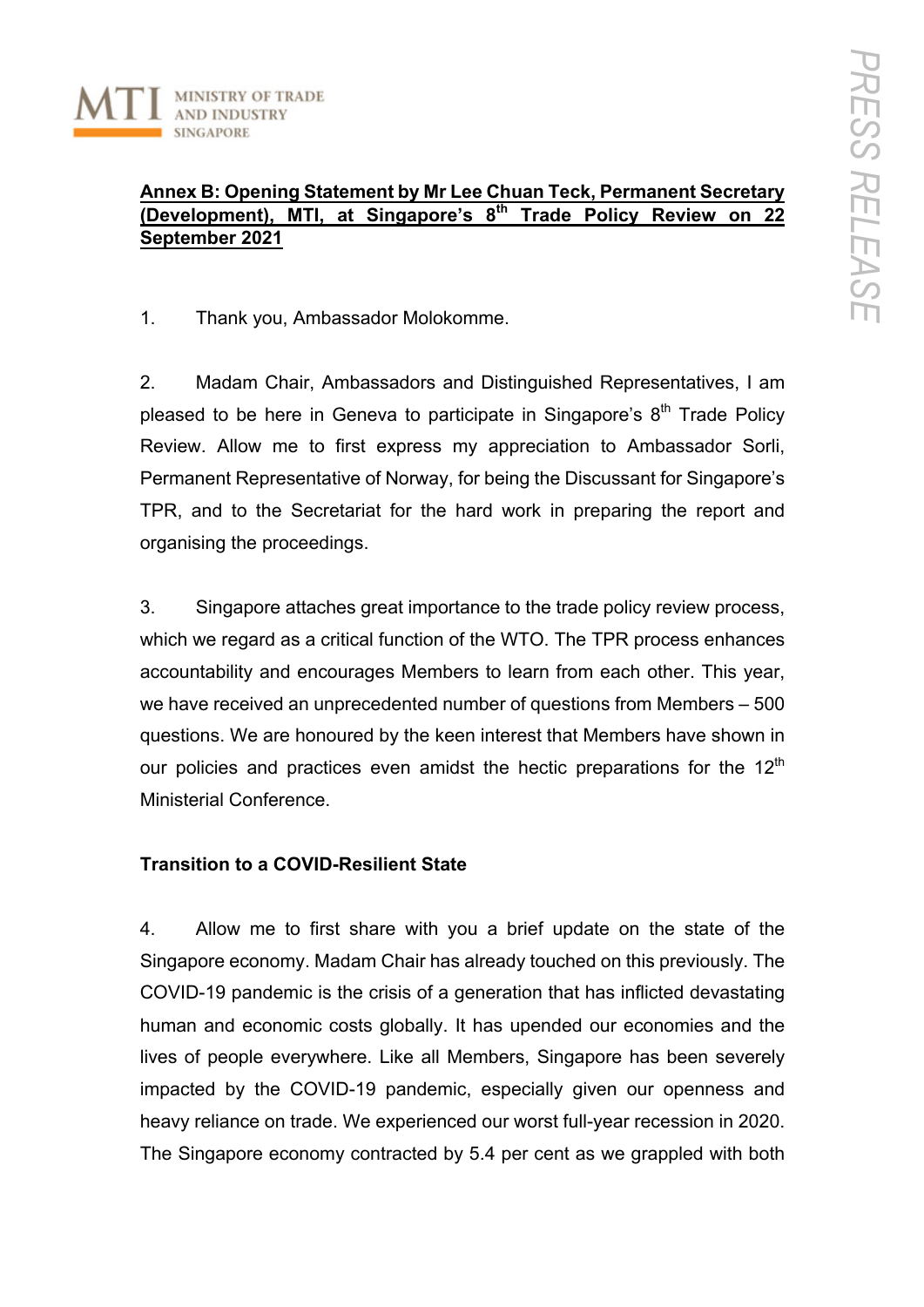

demand and supply-side shocks. Our outward-oriented sectors such as tourism, logistics, and professional services were particularly impacted due to the precipitous fall in external demand and extensive supply chain disruptions. As an air hub, Singapore suffered badly as visitor arrivals plummeted by more than 85 per cent, and commercial aircraft movements plunged by more than 67 per cent in 2020.

5. To help support our people, workers and businesses through this unprecedented crisis, Singapore committed fiscal resources amounting to about 20 per cent of our GDP to provide economic and social support, as well as public health measures in 2020. The bulk of our support was delivered in the Job Support Scheme – where we encouraged firms to preserve jobs by defraying 25 to 75 per cent of employees' wages.

6. One and a half year since the onset of COVID-19, COVID-19 cases continue to rise globally, including Singapore, due to the spread of highly transmissible variants. But we are beginning to see some light at the end of the tunnel. Despite a rise in infections due to the Delta variant, our high vaccination rates have given us comfort as our experience thus far suggests that vaccination can significantly weaken the link between infections and deaths. If this observation can be affirmed over time, it will pave the way towards a calibrated re-opening of our economy as we learn to adapt to an endemic COVID-19 world.

7. Responding to the challenges of the pandemic requires a fine balance between the twin objectives of ensuring public health safety and preserving economic livelihoods. Striking the right balance is made even more challenging because we are dealing with a novel virus and there are many "unknown unknowns".

8. We will need to adjust this balance constantly. So far, our economy has rebounded fairly well this year. Our manufacturing sector grew by 14 per cent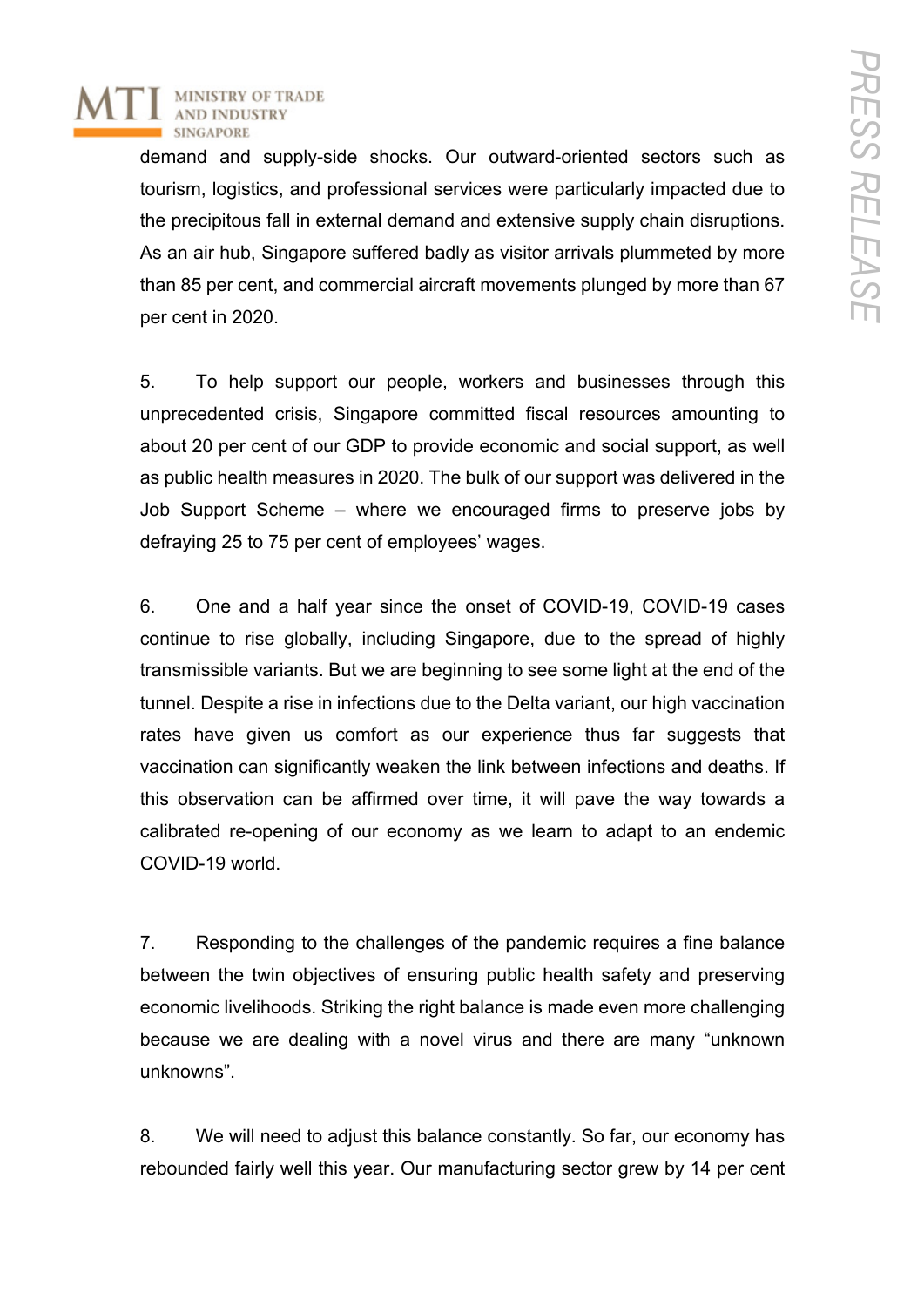

in the first half of 2021, supported by output expansions in most manufacturing clusters. In particular, we expect robust growth in our electronics and precision engineering clusters on the back of strong semiconductor and semiconductor equipment demand.

9. The challenges brought about by the pandemic have also not deterred companies from investing in Singapore, including in new segments of growth in areas such as agri-food tech and advanced manufacturing. In the case of agrifood tech, we are leveraging on Singapore's unique farm-to-fork ecosystem and track record for technical capabilities, quality branding, and IP protection. We are also committed to growing our manufacturing sector by 50 per cent in the next 10 years for Singapore to become a global business innovation and talent hub for advanced manufacturing.

10. We want to ride on exigencies of the crisis to spur upgrading and transformation in our firms. We have convened industry-led coalitions called "Alliances for Action" that work in partnership with the Government to act on emerging growth opportunities, such as supply chain digitalisation, sustainability, digitalising construction, smart commerce, robotics, and so on. Take supply chain digitalisation, for example. We recently launched the Singapore Trade Data Exchange to facilitate trusted and secure sharing of data through the regulatory, logistical, and financial ecosystems in trade. As a public and neutral infrastructure that can connect to local and global data systems, SGTraDex, as it is called, can become an end-to-end enabler of supply chain ecosystems in Singapore and globally.

11. Taking these factors and policies into consideration, Singapore recently upgraded our GDP growth forecast for 2021 to 6 to 7 per cent. Barring a major setback in the global economy and a significant spike in COVID-19 cases locally, we expect to see a gradual recovery to pre-covid levels in the second half of 2021.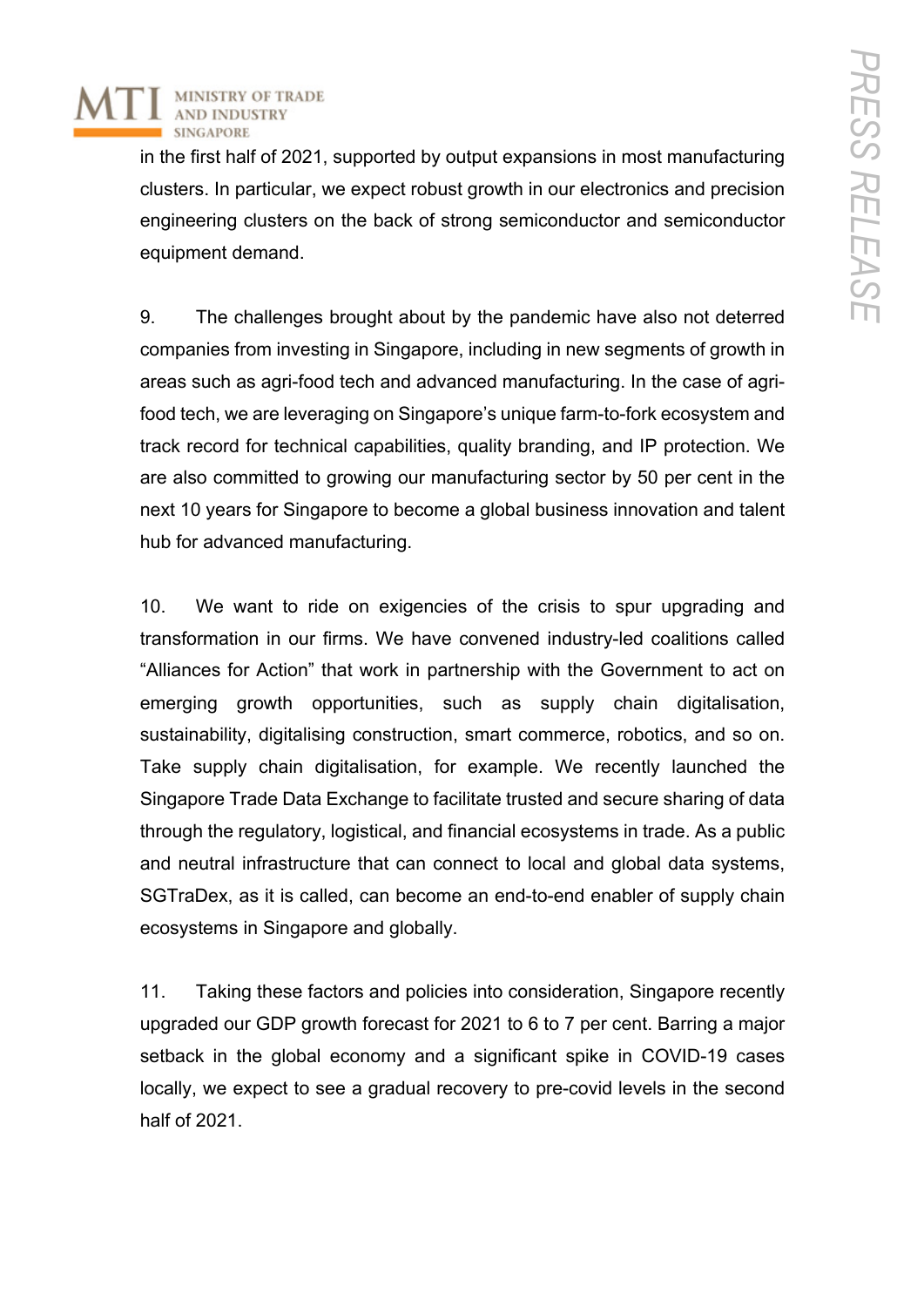**MINISTRY OF TRADE AND INDUSTRY SINGAPORI** 

> 12. However, our economic recovery will be uneven. The outlook for sectors worst hit by the pandemic like tourism- and aviation-related sectors remain weak as a substantial re-opening of international borders will not occur in the near term. Similarly, consumer-facing sectors such as retail and food & beverage services are also not expected to return to pre-pandemic levels within the year, partly because of the slow recovery in tourist arrivals. The outlook of labour-intensive sectors such as construction has been dampened by manpower shortages due to border restrictions. As a small open economy, we are also subject to the vagaries of the global economy and will need to be nimble to overcome any challenges that come our way.

# **Seizing Opportunities in Digital Economy and Sustainability**

13. While the pandemic has brought disruptions, it has also thrown up many opportunities. Singapore hopes to work with Members in these new areas of growth so that we can collectively emerge stronger from this crisis. Allow me to highlight two areas which Singapore sees as the next frontier of economic recovery and growth.

14. First, the digital economy. Singapore recognises the importance of digitalisation. The growth of digital economy has been hastened by the pandemic. Our goal is to transform our economy to be digital end-to-end. This includes:

- a. Actively reaching out and onboarding small local companies, even food hawkers, to also be part of the digital economy;
- b. Digitalising each stage of the business process within firms by fully integrating front-end operations with back end, so that transactions are fully paperless and presence-less; and
- c. Ensuring that digital systems are inclusive and inter-operable across firms.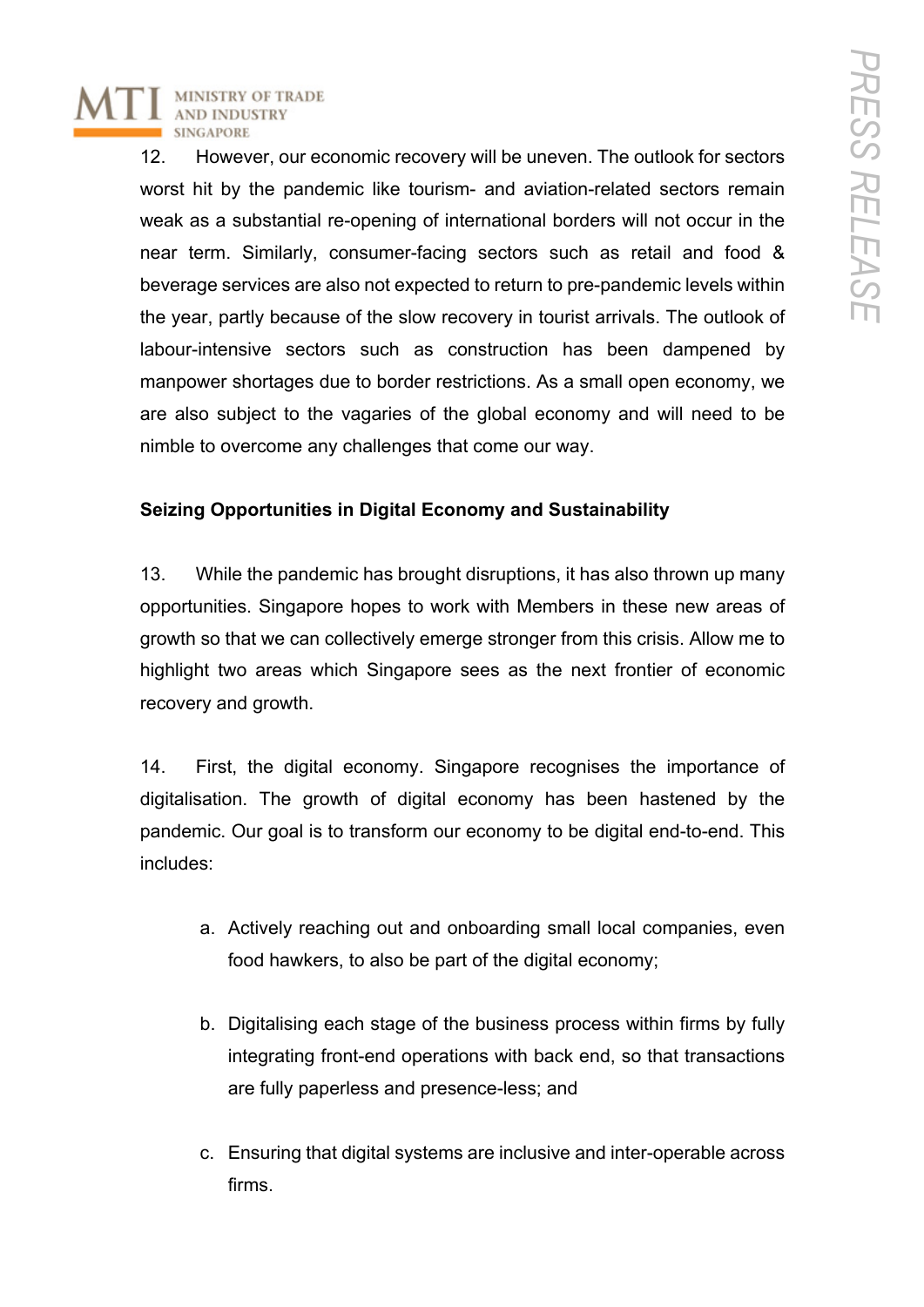

15. We are also interested to work with like-minded partners to create an open, trusted global digital commons to unlock more opportunities for all countries, large and small companies, and individuals alike.

16. To this end, Singapore has developed a network of digital economy agreements (or DEAs) with countries such as Australia, Chile, and New Zealand to complement our efforts at the Joint Statement Initiative (JSI) on E-Commerce. Through our DEAs, we aim to help establish common frameworks, inter-operable standards and rules for digital trade that would allow businesses to connect seamlessly with overseas partners. This includes promoting the use of electronic trade documents and cross-border e-payment and e-invoicing networks. Further, by facilitating the cross-border flow of data, which underpins the digital economy, in a trusted and secure manner, the DEAs seek to open up new possibilities to businesses and how they operate, be it in data analytics, providing insights on consumer trends and preferences to payroll processing.

17. Second, sustainability and the green economy. Climate change and environmental policies are increasingly shaping economic growth and trade. Sustainability must be mainstreamed into economic activities to achieve global carbon emission reductions, while supporting prospects for new green activities. In particular, Singapore sees a need to develop new green capabilities such as green financing, carbon services and low carbon solutions. Earlier this year, we launched the Singapore Green Plan, which sets out a Whole-of-Nation movement to advance Singapore's agenda on sustainable development with ambitious and concrete targets over the next 10 years.

18. As in the case of the digital economy, we are also exploring Green Economy Agreements (or GEAs) with like-minded partners. We believe that sustainable development and economic growth must go hand in hand and ensure that environmental protection is upheld, even as we achieve economic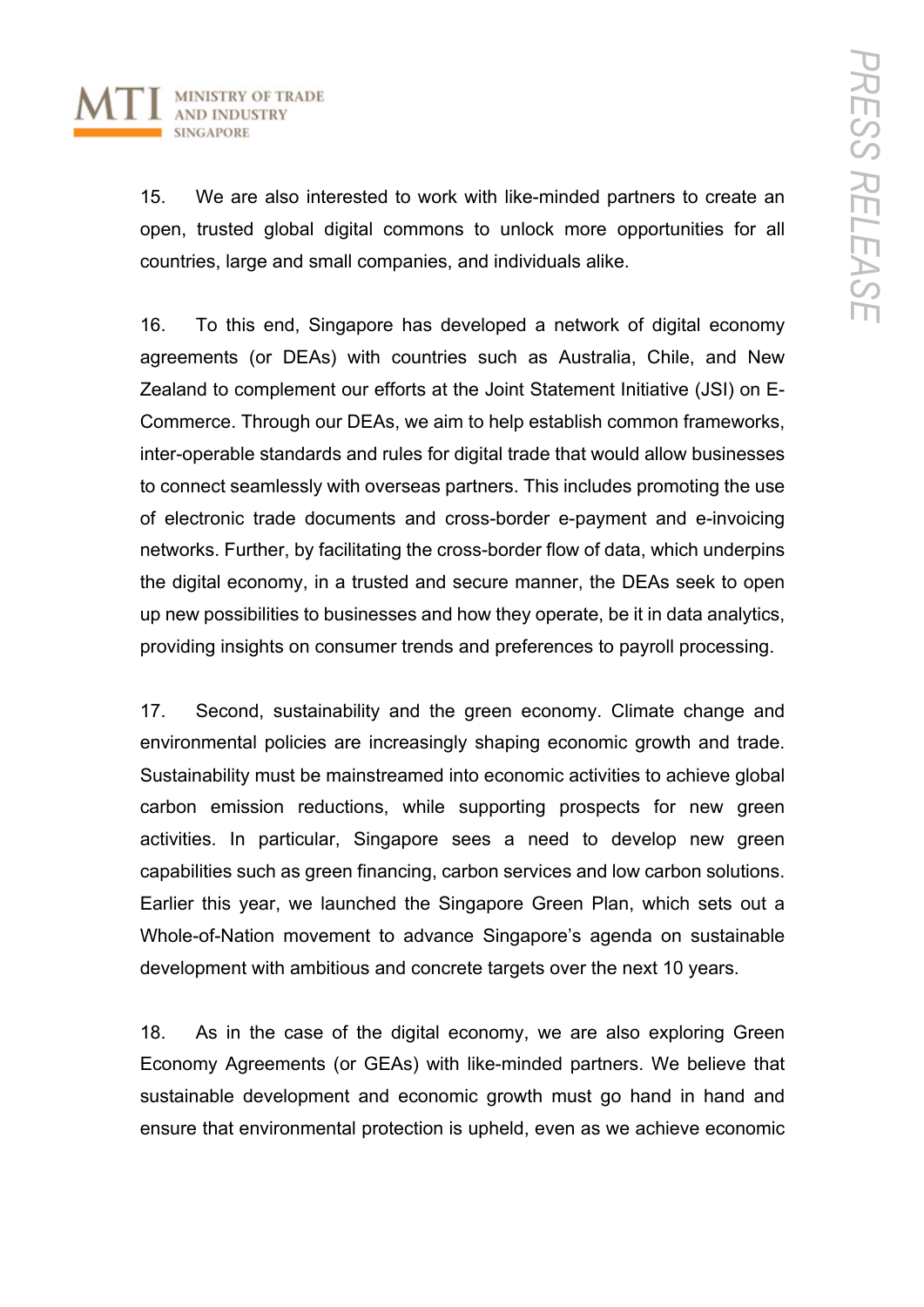

growth. Some issues that Singapore would be keen to address both in and outside of the GEAs include:

- a. Carbon trading and related services to provide quality and costeffective ways to meet emissions reduction targets;
- b. Green financing to facilitate investments into green technologies, products and services; and
- c. Low carbon energy solutions, such as hydrogen.

19. Madam Chair, climate change is a challenge that demands all Members, big or small, to work together. There is tremendous scope for us to learn from each other, share experiences, and test ideas through cooperative projects. Singapore is committed to play our part in the global fight against this generational challenge.

### **Singapore's Commitment to the WTO**

20. The rules-based multilateral trading system, as embodied in the WTO, is the cornerstone of our trade policy and we continue to play an active and constructive role at the WTO.

21. First, Singapore has, and will, continue to support efforts to strengthen the WTO. Singapore hosted the first Ministerial Conference (MC) in 1996. In fact, the current WTO logo was adapted from the logo originally created by Singapore-based Su Yeang Design for the first MC. Over the years, Singapore has continued to contribute wherever and whenever we can by serving in WTO's bodies and collaborating with Members to strengthen the WTO as the cornerstone of the rules-based multilateral trading system. Given Singapore's commitment to maintain a two-tier binding dispute settlement mechanism, we became a founding participant of the Multi-Party Interim Appeal Arbitration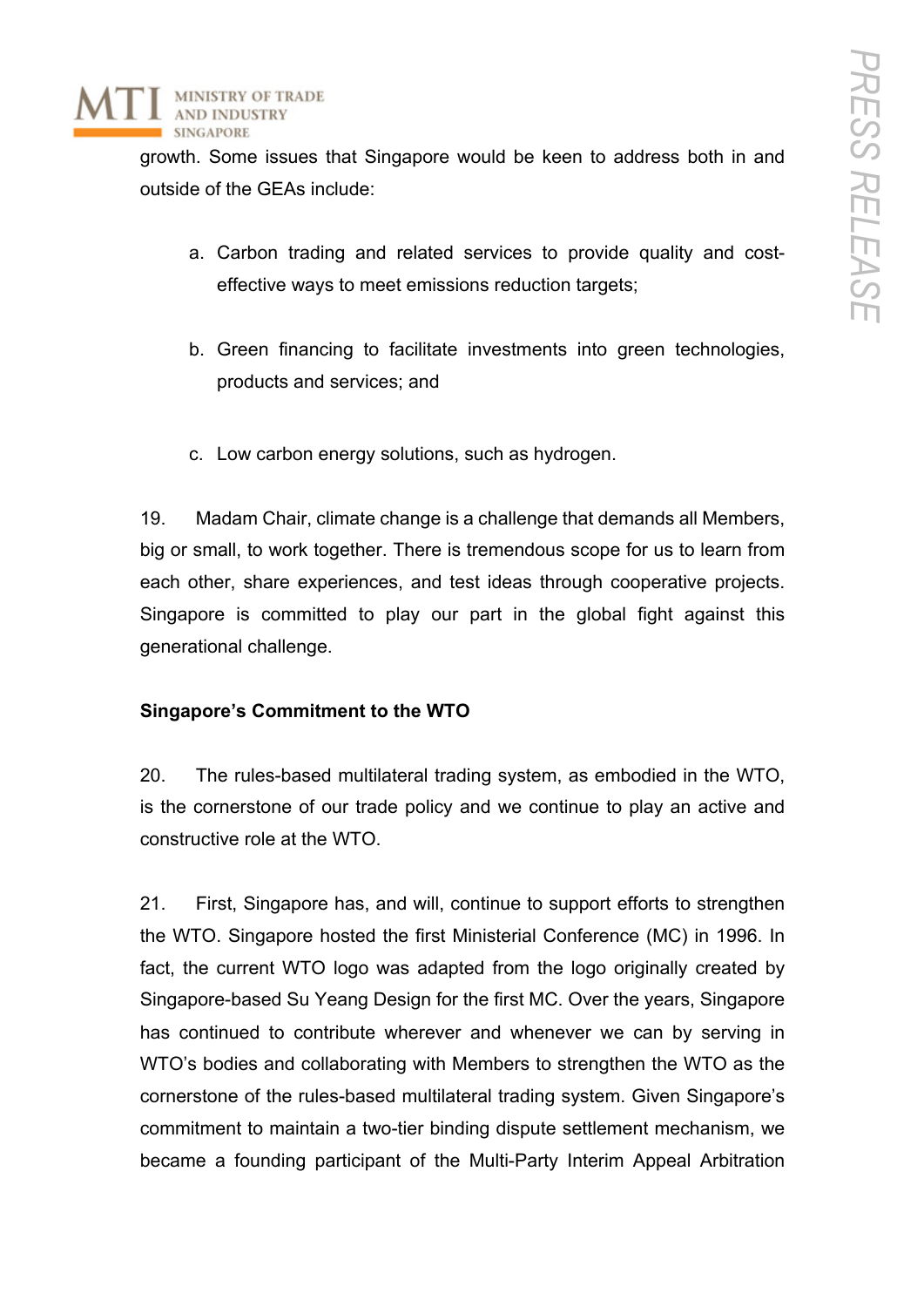

Arrangement (or MPIA), which ensures that disputes at the appeal stage can continue to be adjudicated via arbitration amongst MPIA participants notwithstanding the ongoing Appellate Body impasse. However, we view this as a temporary arrangement which should not replace the restoration of the Appellate Body. Singapore will continue to support all efforts aimed at restoring the full functioning of the Dispute Settlement Mechanism.

22. Second, Singapore recognises the importance of ensuring that the WTO remains open and inclusive to all Members and stakeholders. Since 1995, we have collaborated with the WTO to deliver training and technical assistance on international trade issues through our Third Country Training Programmes. To date, Singapore and WTO have jointly conducted 45 Third Country Training Programmes for over 900 government officials from the Asia-Pacific, Africa, and Latin America regions. Despite the COVID-19 restrictions this year, Singapore and the WTO jointly organised two virtual workshops on Food Supply Chains and Advanced Dispute Settlement, with a third virtual dialogue in the pipeline that is scheduled for October 2021.

23. Third, we believe that the WTO should be relevant and equipped to respond to evolving global challenges, especially the relentless pace of digital transformation that is re-shaping the global economy and trade. In this context, Singapore plays an active role in the Joint Statement Initiatives (or JSIs), as coconvener of the JSI on E-Commerce alongside Australia and Japan.

24. I am pleased to announce that Singapore will join the JSI on Services Domestic Regulation. We have taken time to review our regime and are ready to actively participate in the discussions. We will be submitting our draft schedules shortly and look forward to working closely with participants to substantially conclude this initiative at MC12.

25. In addition to supporting efforts to strengthen the WTO, Singapore continues to pursue deeper economic integration and connectivity with our key partners. These two prongs complement each other to strengthen the rules-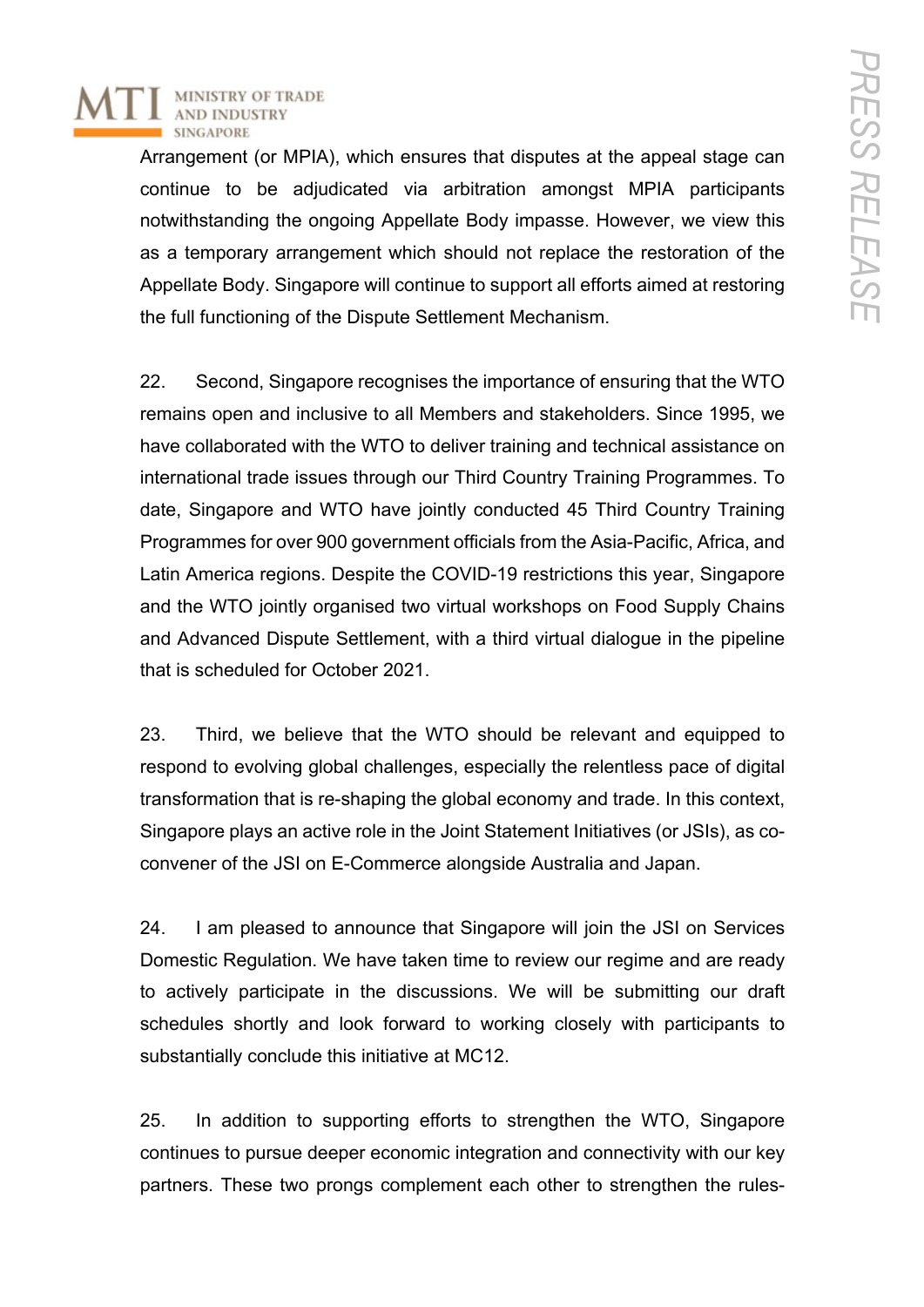**MINISTRY OF TRADE AND INDUSTRY SINGAPORE** 

> based multilateral trading system and help to grow global trade. At the onset of and throughout the pandemic, Singapore has strived to be a responsible member of the international community. We continued to maintain free flow of goods and services and did not impose export controls. For example, we initiated, together with New Zealand, the Singapore-New Zealand Joint Ministerial Statement in March 2020 to affirm our shared commitment to ensure that supply chains remain open and connected for essential goods. We are pleased that 10 additional Members subsequently joined us as co-sponsors. At the regional level, Singapore and other ASEAN Member States issued the MOU on Implementation of Non-Tariff Measures of Essential Goods under the Hanoi Plan of Action in November 2020 as part of the regional response to the pandemic. Similarly, Singapore has strongly supported initiatives such as the COVAX Facility. We have also contributed to the COVAX Advance Market Commitment, to support affordable and equitable access to vaccines for low and lower-middle income economies.

> 26. We have also been deepening our bilateral and regional engagements with a view to complement the rules-based multilateral trading system. During the period under review, Singapore signed five new agreements – namely, the Sri Lanka-Singapore FTA (SLSFTA), the Comprehensive and Progressive Trans-Pacific Partnership (CPTPP), the EU-Singapore FTA (EUSFTA), the UK-Singapore FTA (UKSFTA), and the ASEAN-led Regional Comprehensive Economic Partnership (or RCEP).

### **Conclusion**

27. Madam Chair, throughout our history, Singapore has always been a place where goods, people, and ideas congregate. This remains our aspiration  $-$  to be a global node for technology, innovation, and enterprise  $-$  a "nerve" centre" that adds value to the flow of capital, goods, services, and people. As a small and open economy, Singapore cannot afford to be closed off to the world. The global economy and the multilateral trading system are critical for our economic growth and improving the lives of our people. We will continue to do